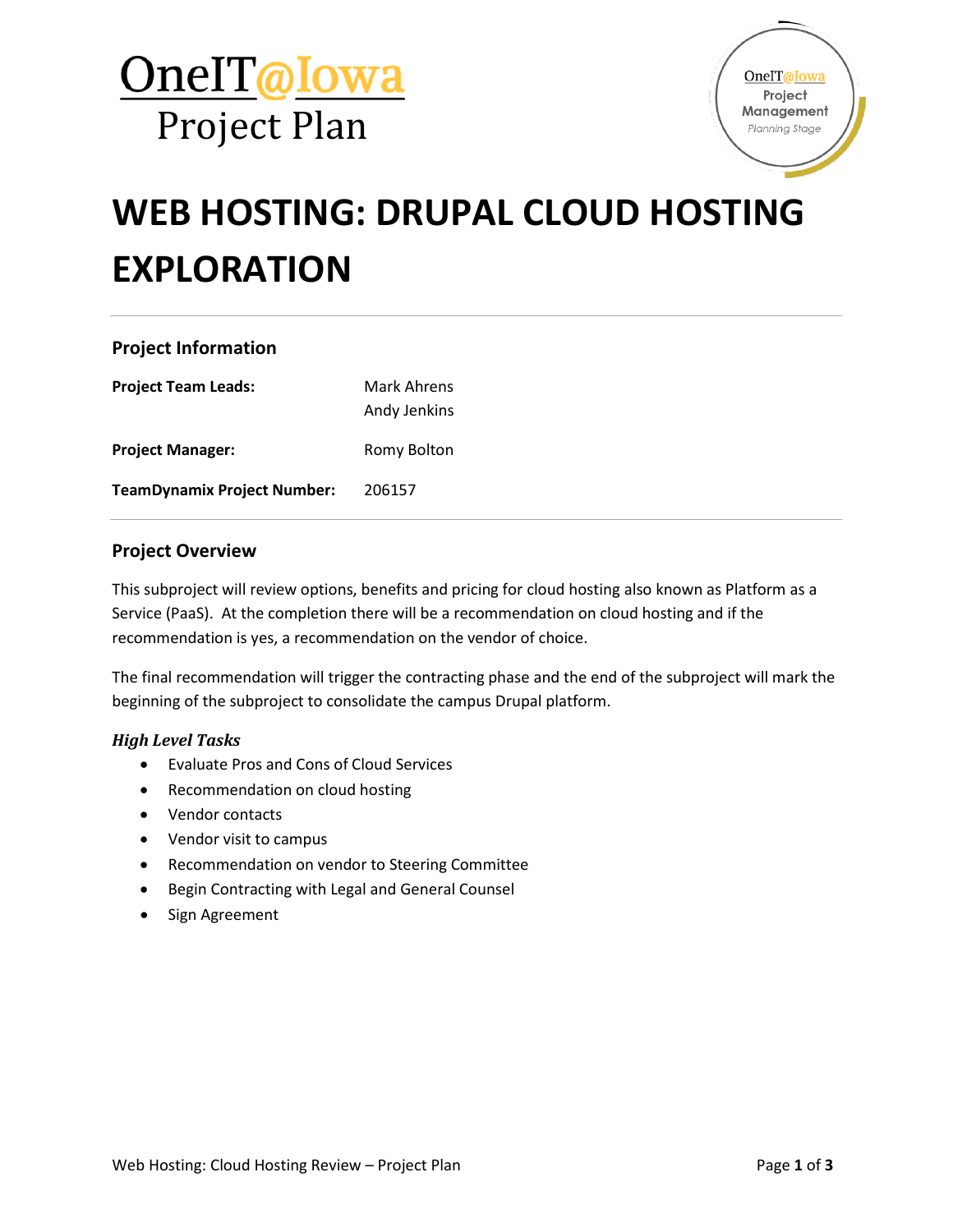# OneIT@Iowa Project Plan

#### **Project Staffing**

| Who                 | <b>Skill Set</b>                   | <b>Estimated Time Commitment</b> |
|---------------------|------------------------------------|----------------------------------|
| <b>Bill Bacher</b>  | <b>Systems Administration</b>      | 10 hours                         |
| <b>Mark Bennett</b> | <b>Application Developer</b>       | 5 hours                          |
| Dave Funk           | Sys Admin                          | 5 hours                          |
| <b>Rick Porter</b>  | <b>Application Developer</b>       | 30 hours                         |
| Scott Fiddelke      | <b>Application Developer</b>       | 5 hours                          |
| <b>Ben Speare</b>   | <b>Application Developer</b>       | 5 hours                          |
| Mark Ahrens         | Application Developer/Project Lead | 40 hours                         |
| Justin Pooley       | <b>Application Developer</b>       | 5 hours                          |
| Andy Jenkins        | Project Lead                       | 20 hours                         |

### **Project Schedule**

| Item           | <b>WBS</b>     | <b>Task</b>                          | <b>Assignee</b>       | <b>Start</b> | End       | <b>Status</b>     |
|----------------|----------------|--------------------------------------|-----------------------|--------------|-----------|-------------------|
| $\mathbf{1}$   | 1              | <b>Cloud Hosting Recommendation</b>  | <b>Project team</b>   | 7/1/2015     | 1/27/2015 | <b>In Process</b> |
| $\overline{2}$ | 1.1            | <b>Vendor Calls</b>                  | project team          | 6/1/2015     | 6/15/2015 | completed         |
| 3              | 1.2            | Recommendation                       | Ahrens/Jenkins/Bolton | 7/1/2015     | 8/1/2015  | In Process        |
| 4              | $\overline{2}$ | <b>Marketplace Evaluation</b>        | Ahrens/Jenkins/Bolton | 7/1/2015     | 8/1/2015  | <b>In Process</b> |
| 5              | 2.1            | Vendor calls                         | Ahrens/Jenkins/Bolton | 8/1/2015     | 7/1/2015  | Completed         |
| 6              | 2.2            | Campus visit and Vetting             | <b>Project Team</b>   | 8/1/2015     | 8/6/2015  | Completed         |
| 7              | 2.3            | Web Community Assessment             | Web Community         | 8/6/2015     | 8/7/2015  | Completed         |
| 8              | 2.4            | Recommendation to Steering Committee |                       | 8/10/2015    | 8/25/2015 | In process        |
| 9              | $\overline{2}$ | <b>Contracting</b>                   |                       | 8/10/2015    | 9/1/2015  | In process        |

### **Project Budget**

Because this project is a combination of many other projects, the budget is restricted to the staffing time to communicate and calculate the savings.

135 hours